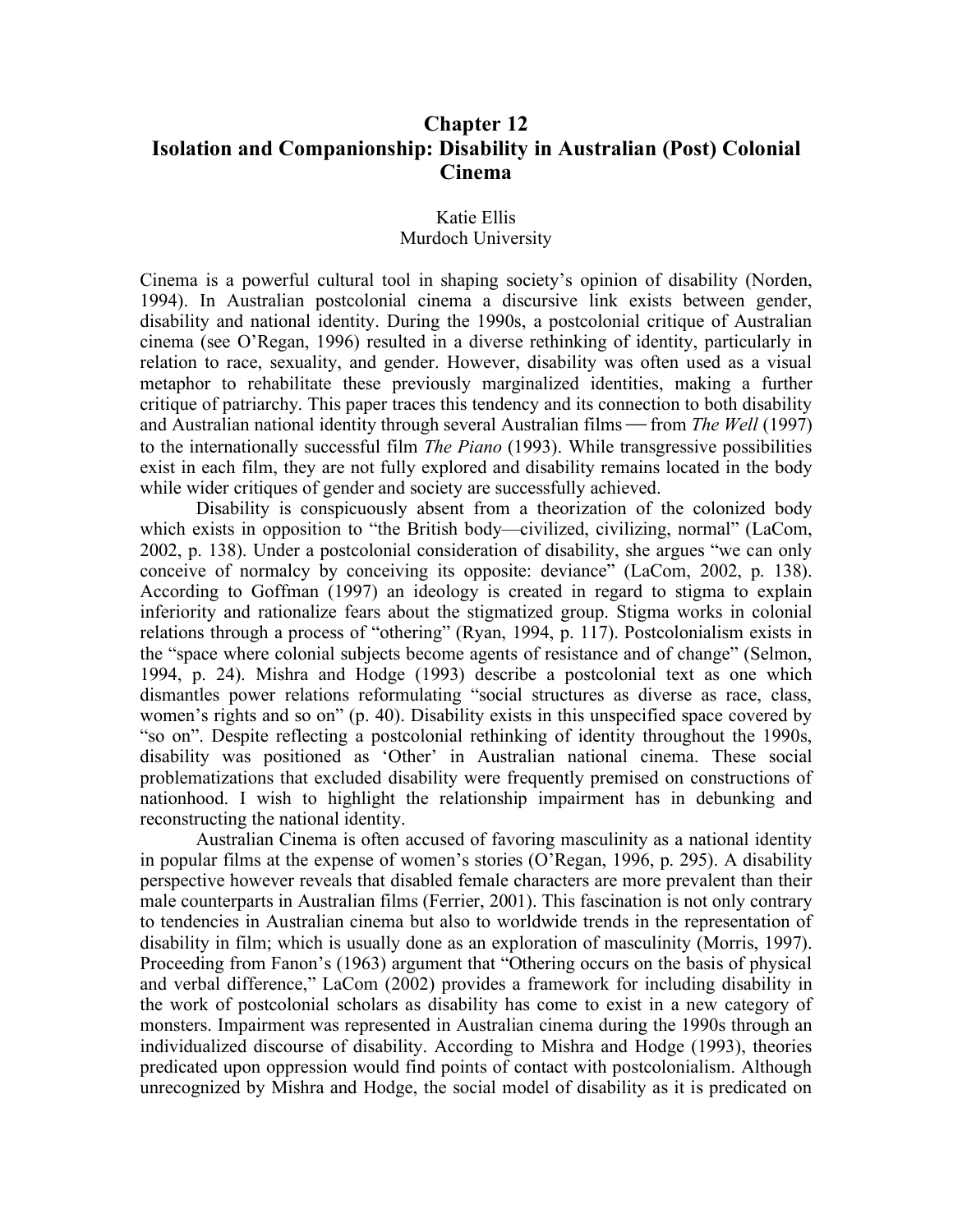notions of marginalization is relevant to a postcolonial rethinking of identity, in the same way as race, gender and sexuality.

For LaCom (2002), women are integral to a process of nation building, and loss of control over women signals a threat to manhood and hence Europeanness. In this way the patriarchy controls women's labor, fertility and sexuality (LaCom, 2002). Reading the disabled body as "the difference against which a homogenous national body is defined" (p. 139), LaCom (2002) argues for a "convergence between disabled and women as identity categories" (p. 139). Wendell (1996) agrees arguing, "cultural associations of disability … overlap with cultural expectations of femininity so that … a disabled woman is redundantly fulfilling cultural expectations of her" (p. 62). Wendell is referring to the culturally prescribed heterosexual roles of men (active) and women (passive).

Internationally, disability film studies are concentrating on the way cinema "disables" people with impairments through stereotypes and constructions of abnormality. Impairment is individualized and disability is considered to be a problem within a damaged body. In Australia, alternatively, the concept of disability as being a perspective from which to critically examine diversity is only just emerging. As a consequence, theorists have not really begun viewing disability as more than a tendency— a cycle of films. Analysis tends to focus on the symbolic properties of impairment, failing to recognize the way such representations isolate disabled people by individualizing impairment or presenting it as a personal tragedy to be overcome. Throughout this article I will focus on the way disability is used symbolically to disable people with impairments in Australian national cinema during the 1990s. While Australian national cinema, during the 1990s, adopted the language of postcolonialism to problematize the position of a number of minority groups in Australian society, a tendency toward the personal tragedy mode of representation continues to marginalize a disability identity.

The main film selected for analysis, *The Well*, involves a personal tragedy mode of narrative, whereby a female protagonist's impairment holds significance to the overall plot, contributing to an individualistic portrayal of disability. Mulvey's (1975) theories of the gaze will inform the discussion of *The Well* and a more specific generic analysis of impairment as cinematic shorthand or icon. O'Regan's (1996) four ways of problematizing Australian nationhood during the 1990s highlights the mythology and ideology behind using impairment to critique Australian national identity.

Disability is individualized as a medical pathology or personality defect that people who have impairments should seek to cure or hide. Representations locate the problem in a damaged body rather than a discriminatory environment. *The Well* and *The Piano* are located in traditional colonial spaces with gothic inflections. They highlight the intersection between culture, gender, nationality, and disability. A problematization of disability transforms postcolonial theory particularly as the image of disability has been used as a strategy of liberation for other marginalized groups, particularly women (Hall, 2002). These films rely on the social intertext of disability in order to make a critique of Australian society that has nothing to do with disability. Impairment operates symbolically in order to normalise a previously established other, and its depiction holds significance to the progression toward a multicultural national cinema.

In order to make this critique of national identity, impairment operates as an icon both in terms of *mise en scene* and mythology. *The Piano* and *The Well* each depict an impaired female character who is taken advantage of and who redundantly fulfills cultural expectations of women. By individualizing impairment as iconographic character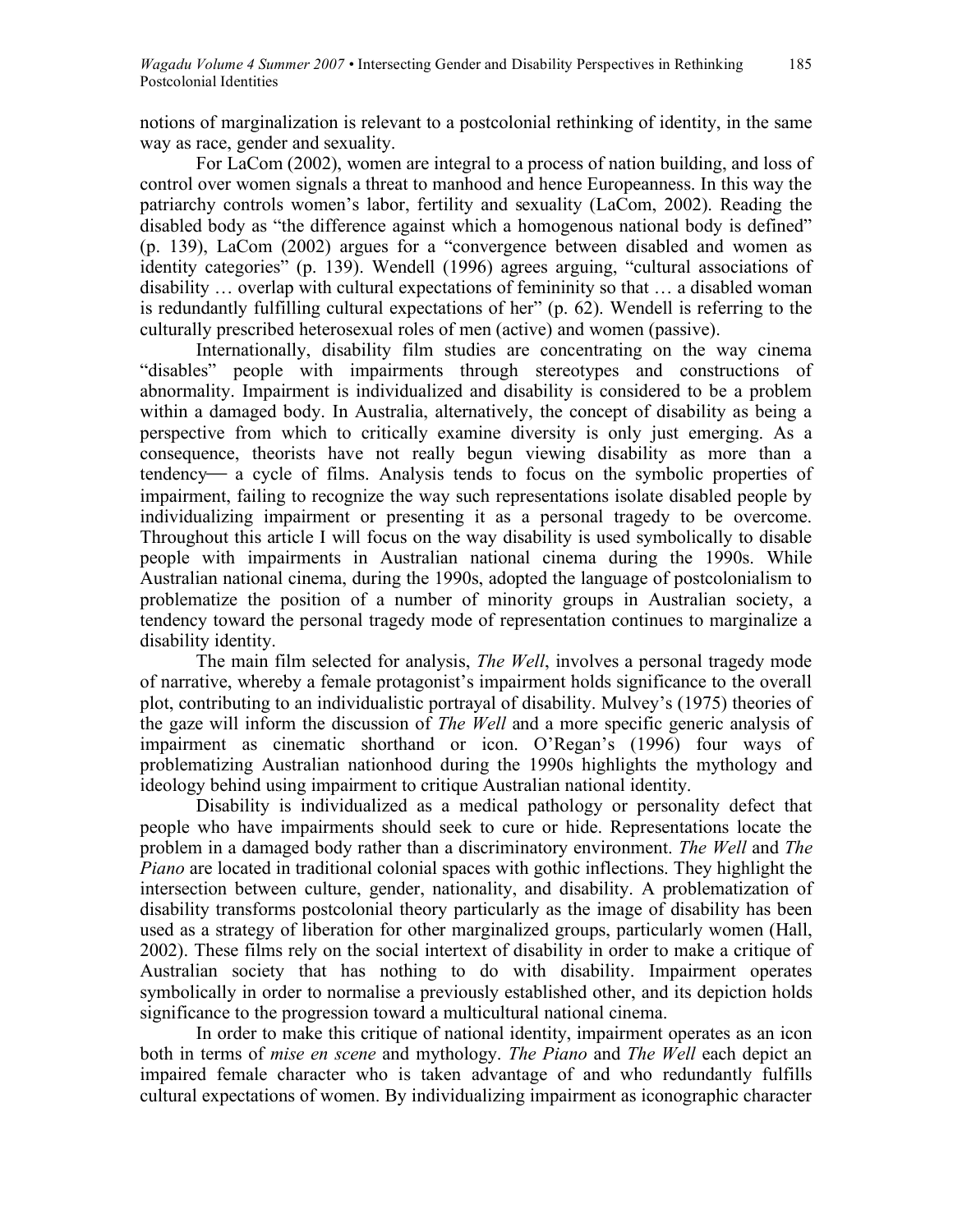traits, 1990s Australian filmmakers individualized disability and absolved society of responsibility. Both films offer a space for women in the traditional Australian identity at the expense of disability. Creed (1987) argues that film naturalizes ideology through icons (p. 300).

Australian settler culture fears and is intolerant of difference (O'Regan, 1996). Post-colonial narratives regularly feature disabled female characters while embracing a gothic mood (Ferrier, 2001). The gothic is haunted by a terror of otherness (Jayamanne, 2001, p. 31). Such films are mesmerized with the politics of health and they display an irrational fear of dependence (Hayward, 2000, p. 189). These depictions reassure nondisabled audiences of their normality (Darke, 1998). Australian gothic pays attention to the reactions of disempowered individuals to these common gothic themes (Rayner, 2000, p. 25).

*The Well* explores the relationship between Hester, a club-footed spinster who lives alone with her ailing father on a farm, and Katherine, an effervescent teenager with a questionable past. After Hester's father dies, they sell the farm and move to an isolated old cottage. When Katherine accidentally kills a man while she is driving home, Hester disposes of the body in their well. Strange things begin to happen and their friendship deteriorates. *The Piano* and *The Well* draw on traditions of the Australian gothic, particularly the notion of internalized psychological territory, isolated landscapes, sexual repression, the morbid, grotesque, macabre, and fantastic and the iconographic use of disability to visually represent these characteristics within the diegesis.

Visual metaphors associated with physical difference evoking negative stereotypes of disability are based on familiar falsehoods and are an inefficient way of storytelling (Sutherland, 1997). As such, Sutherland (1997) is a strong critic of Syd Fields' (1994) views on the topic of screenwriting. Fields encourages using disability as an icon to reveal aspects of characterization:

[a] screenplay, remember, is a story told with pictures … Pictures, or images, reveal aspects of character ... Physical handicap  $\frac{1}{2}$  as an aspect of characterization $\frac{1}{2}$  is a convention that extends far back into the past. Form your characters … then reveal them by their actions, and possibly physical traits.(p. 31)

Impairment is often used as an icon in Australian cinema to compress information about character and plot. This tendency can be seen in *The Piano*, where Ada who has 'no say' in her life, is mute. In this way the director of the film Jane Campion, following along established feminist lines is making a social statement about the patriarchy silencing women, and impairment is implicated stylistically. Campion however sees her use of disability as a narrative tool and is adamant that her film is not about disability (Ferrier, 2001). By privileging the able-bodied view of Ada's life, Campion allows her impairment to be defined by the disabling community, eliding issues of disability and its linkage with colonialism, racism and sexism. While Ada is afforded opportunity in the film to express her sexuality, the intersection between sexuality and disability is not entirely dissected. Only a disability perspective would reveal this silencing.

Critics who reviewed *The Well* almost always referred to Hester's physical impairment (Stratton, 1997; Scott, 2000; Lasalle, 1999; W. Morris, 1999; Nunn, 2002; Davis, 1998; Keough, 1998; Brussat and Brussat, 1997; Jardine, 1998). Some hypothesized that her walking impairment symbolized her inner repression (Scott, 2000; LaSalle, 1999; and Davis, 1998), often agreeing that it contributed to the gothic "mood" of the film (Urban, 1997). Thus the film was seen critically as being in line with Fields'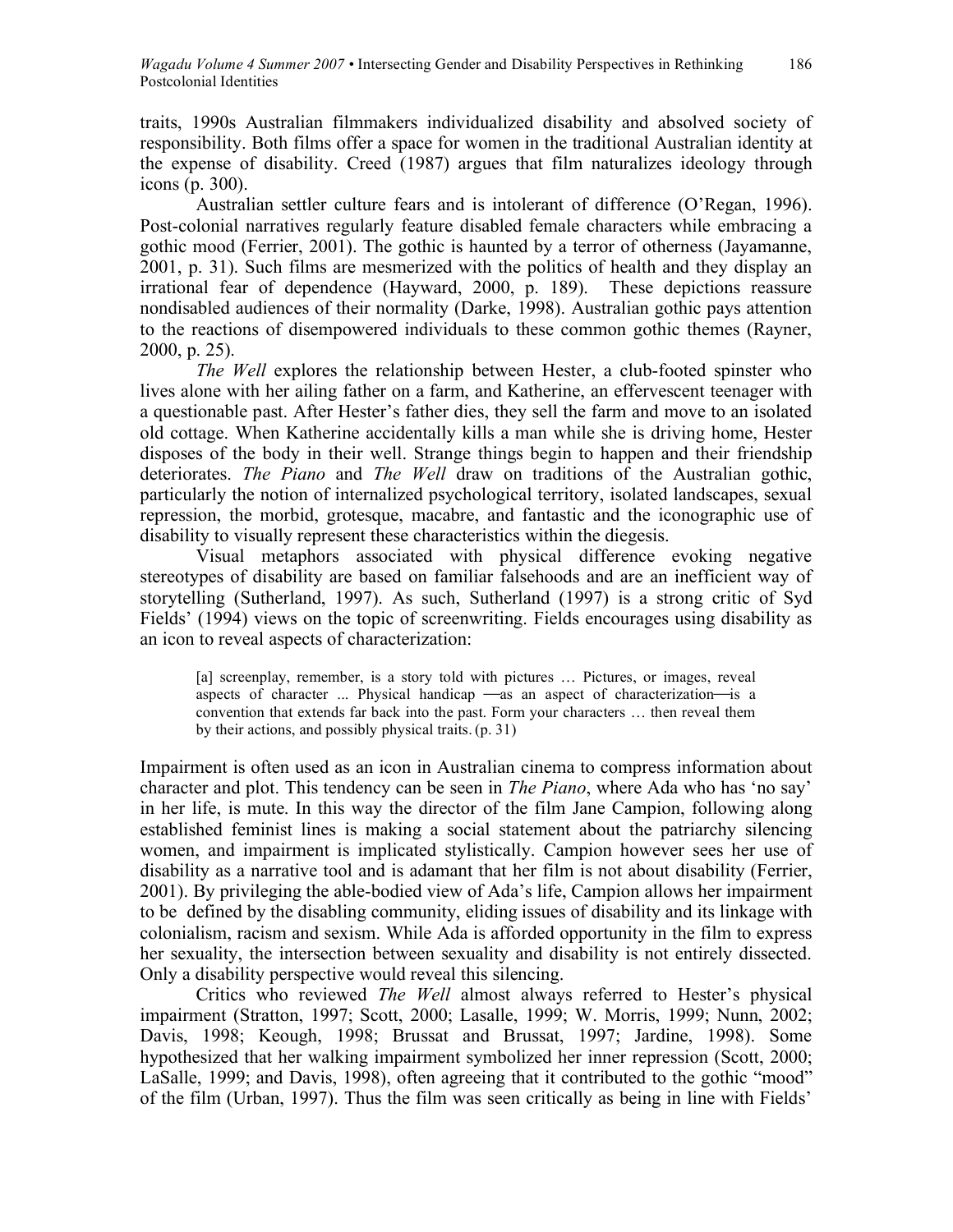(1994) method of film production, which is to use impairment as a character or plot device. Within this film Hester works as what Sutherland (1997) would describe "an inadequate or incomplete able-bodied person" (p. 18)—an outsider. In this way impairment is individualized. The nonspecific emphasis on Hester's affected foot suggests that her impairment has a mythology. Sutherland (1997) contends that the mythology of a limping impairment indicates a deficient character. Further, disabled women indicate a loss of attractiveness—they are "sexual losers" (Sutherland, 1997, p. 18). Hester is interpreted as repressed, not quite whole; she is a sexual loser.

In an interview with *Cinema Papers* (Hunter, 1997), director Samantha Lang highlighted the importance of Hester's inner world. Although she did not explicitly address the issue of Hester's impairment, she suggested that the film explored "a darker side of the female psyche" (Hunter, 1997, p. 26). Further, "the landscape is supposed to reflect, to provide a metaphor for Hester's inner world" (Hunter, 1997, p. 26). Lang began the interview by suggesting the filmic perspective of *The Well* was "heightened reality:"

[w]here you allow the film to take on a symbolic value. A cupboard for example, can mean more than a cupboard. The things within the frame are significant; they are not arbitrarily there. (Hunter, 1997, p. 27)

The different emotional focus of each character plays out in the visual representation of Hester's foot. *The Well* is suited to a critical examination in terms of landscape and how Lang utilizes the Australian landscape to convey inner isolation. As the landscape has come to take on symbolic meaning in Australian national cinema (Gibson, 1998; Murray, 1994; and Rayner, 2000) so too has impairment.

The landscape drives Hester and Katherine apart and provides a visual reference for Hester's inner world. Hester has a strong desire to leave the farm to spend a year in Europe and America, while it has always been Katherine's dream to live on a farm. Hester wants to recreate the "best time" of her life—the European holiday she had with her governess Hilde when she was 12 years old. The atmospheric shots of the landscape add to the gothic feeling of isolation in this film, and further reinforce Hester's inner repression. After she hears that Katherine's friend Joanna is coming to stay, Hester cries behind a rock. She is emotionally isolated, an "emotional cripple." After she kills the man on the road, Katherine adopts the fetal position, as Hester puts the body down the well. Katherine falls in love with the dead man, and Hester only cares about the missing money.

*The Well* displays a colonial anxiety about the landscape. The Australian landscape was alien to the European settler aesthetic (Ferrier, 2001). This has remained a fixed part of the Australian cultural national identity. The bush was thought to foster madness and eccentricity (Ferrier, 2001). From the innocence of the boy and girl in *Walkabout* (1971) to the struggle between Aboriginal and white customs in *The Chant of Jimmie Blacksmith* (1978), the landscape has been used as a reflection of mood and inner feelings in Australian national cinema. In his review, Urban (1997) concentrates on how Lang created the mood of the film and describes the landscape as a symbol. Such landscape would be even more formidable to an impaired person such as Hester. O'Regan (1996) connects narratives that portray Australian national identity as European-derived with European art films. These films tend to drive characters apart and rarely have conventional happy endings (O'Regan, 1996, p. 63). In *The Well*, paranoia drives Hester and Katherine apart.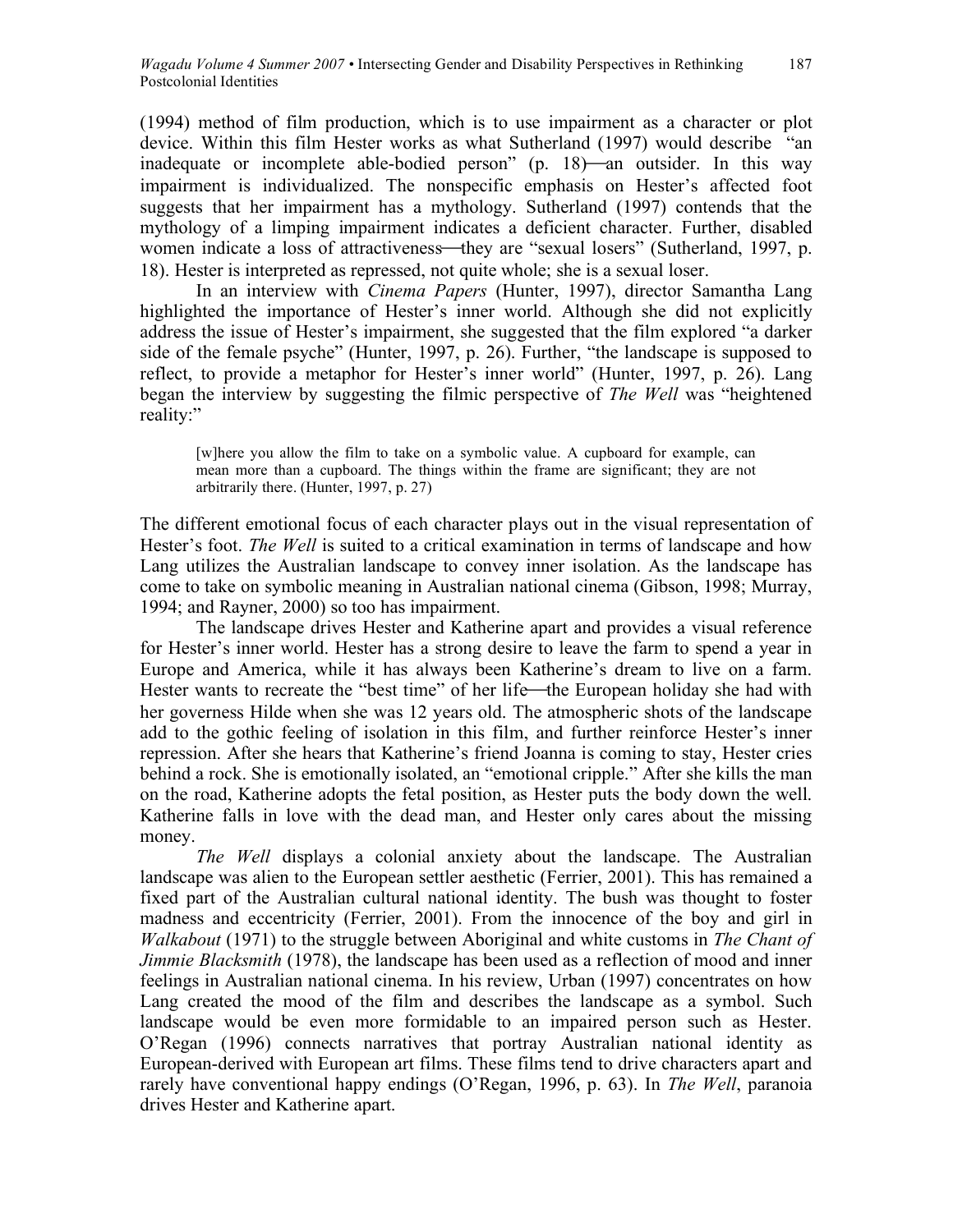In *The Piano*, Ada who has not spoken since she was six years old is sent to New Zealand by her father to marry a settler she has never met. She brings her daughter Flora and her piano. Ada began playing the piano around the same time she became mute, thus suggesting that she preferred to speak through her piano and voluntarily gave up talking. Once in New Zealand, her new husband, Alistair Stewart, a man who prefers his women "silent" refuses to transport her piano to his settlement. This also introduces the traditional heterosexual perspectives and their implications for disability that is to be continued throughout the film. Stewart speaks, he is the active male and Ada, the passive female, has no voice. By leaving the piano on the beach, Stewart further takes away Ada's already silent voice. Stewart will take her body to his settlement but not her voice because her sexuality is an acceptable factor while her disability makes her different. Her femininity is acknowledged; she takes on the traditional female role of motherhood, but when her disability begins influencing her sexuality through the piano this role is unavailable. Flora turns against her, becoming an informant for Stewart. Ada's disability works to make her a freak, someone fundamentally "different." An Other. O'Regan (1996) suggests that Australia's nationhood could be problematized in four ways by the 1990s. Diversity is the main focus of his argument, which proposes that Australian nationhood can no longer be considered in the singular, exclusionary way. Earlier representations, favored by literary favorites such as Henry Lawson, were exclusionary and have provided the foundation of many of the representations of Australian national identity (Turner, 1994). However, by the 1990s Australia began to consider national identity in more varied terms that included a "diversity of ethnicities, cultural traditions, and political interests" (Turner, 1994, p. 5). As a consequence, the "reality" of national identity was revealed as a manifestation of oppression and discrimination (Turner, 1994).

Using a postcolonial framework, O'Regan (1996) contends Australian cinema is messy and opens up many topics for discussion. Throughout the book, O'Regan attends to both the unity and the diversity of Australian cinema. He begins his problematization of Australian national cinema by highlighting a number of social critiques and dividing them into durable cultural cleavages. His categories can be summarized in terms of gender, region, demography and class. Likewise, in identity politics more generally, identities as established through discourses of locale, gender, ethnicity, and kinship are particularly important and resistant to change (Jenkins, 1996, p. 21). Filmmakers use these identities to debunk and reconstruct Australian national identity through film and suggest who we are and who we may become as Australians (O'Regan, 1996, pp. 304–5). Ethnicity is an identity established early in life, and any change to this identity is resisted (Jenkins, 1996). In previous decades, the subordination of multicultural groups was encouraged through national cinema as being in Australia's best interests (Moran, 1996, p. 10). However, during the 1990s, Australia's nationhood began to be problematized and as a result became more inclusive of diversity. Australian national cinema during the 1990s was inclusive of multiculturalism, but resisted disability. Jenkins (1996) argues that impairment threatens human-ness—the basis of all identity formations. An examination of films, which follow the postcolonial tendency to use disability to symbolically problematize patriarchal relations, reveals the ableist tendencies of 1990s Australian national cinema. This is a wider trend in feminist and postcolonial discourses which conceives woman as being disabled by patriarchal oppression (Hall, 2002). Indeed Mishra and Hodge (1993) describe women in postcolonial discourse as being "twicedisabled" (p. 39). O'Regan's (1996) cleavages do not go far enough in providing an adequate framework for this critique. He extends his analysis to include four ways of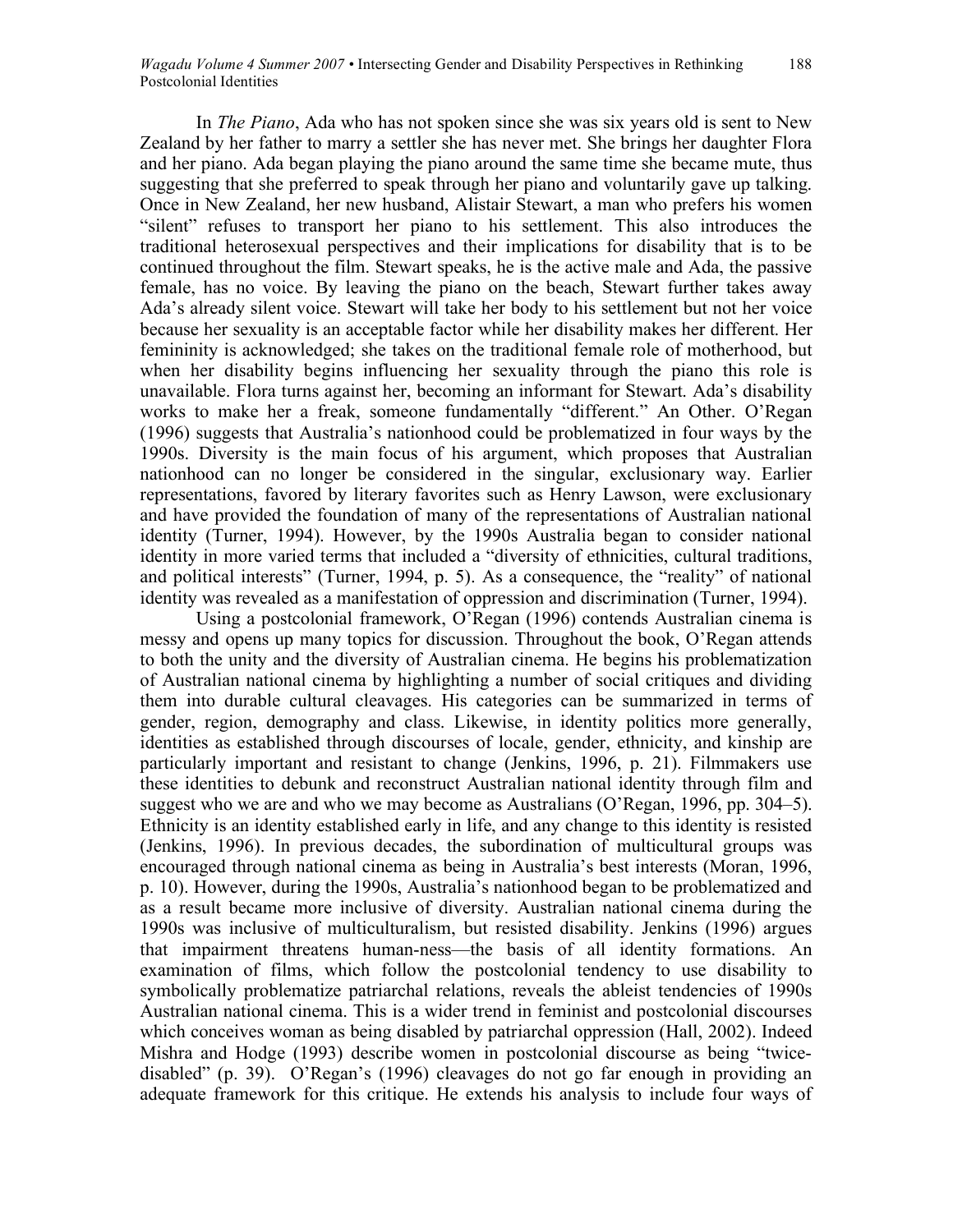problematizing Australian nationhood, as a European-derived society, a diasporic society, a new world society and finally as a multicultural society (O'Regan, 1996).

Multiculturalism was valued in Australian cinema during the 1990s. However, traditionally disability has been recognized as a medical condition, without much cultural significance or responsibility. This is aptly demonstrated in *The Sum of Us* (1994) when Harry is not rehabilitated following his stroke and is sent home to live with Jeff, as he is no longer "sick." Despite this, and the fact that Harry (according to Jeff) always wants to go out to the park, he is most frequently depicted lying in bed—a medical setting.

Finkelstein (1987) defines a multicultural society as one made up of different groups, each with their own contribution to make to society and that disabled people are a separate group. However, historically a disabled group has been considered unable to make a significant contribution, at times being called "useless eaters" (by the Nazis in Germany and more recently, in Australia, Peter Singer (1985) has made a similar argument suggesting a drain of resources).

To return to O'Regan's (1996) problematizations, as a settler society, Australia is largely "European-derived." As are Australia's political, legal, social and cultural institutions. Films which problematize the cultural differences within the nation do these with Australia's European family, which becomes amalgamated into the later white Australian identity (O'Regan, 1996, pp. 306-307). *Metal Skin* uses a variety of impairments to highlight cultural differences within the European family, which can be further located back to gender cleavages in terms of problematizing Australians amongst themselves. In this film, despite each character's possession of an impairment or psychological trauma (personal tragedy), recognizable impairment remains female specific throughout the course of the film. Characters in *The Well* are closely aligned to the European-derived national identity with a total exclusion of any other racial group. The settler society aesthetic is adhered to as the film is set on an isolated windy farm where white Australians attempt an outback vocation regardless of their experience or suitability. The characters also display a strong loyalty to their colonial ties, to Europe and America.

Hester has lived alone with her father on an isolated windy farm for her whole life. Her governess took her on a European holiday when she was 12 years old. Now Hilde is gone and the only people Hester has contact with are her ailing father, his financial advisor Harry Bird who visits overnight once a week, and Molly their cantankerous housekeeper. So she decides to hire Katherine. Hester refuses to share Katherine's attentions with anyone, claiming Katherine is "just for her." After Katherine attempts to quit, Hester re-hires Molly to do the more physically demanding work and she embarks on a personal friendship with Katherine. Harry disapproves of the friendship and attempts to discuss financial matters with Hester away from Katherine. When Hester's father dies, Harry suggests she sell the farm. Hester is horrified. Under Katherine's influence, Hester has been spending a lot of money and this worries Harry. While Hester is sick with a migraine, Katherine negotiates a sale of the farm whereby Hester retains ownership of a cottage on the property's border.

This cottage is isolated and has an empty well in the front yard. Hester and Katherine move in and plan a year-long overseas holiday to Europe and America. As Katherine and Hester become more codependent, mistrust develops. They attend a party together and Jen Bordern, the new owner of Hester's farm, accuses Hester of stifling Katherine. Perhaps as a way to prove she is not stifling Katherine, Hester allows her to drive home despite it being dark and only Katherine's second time driving. While driving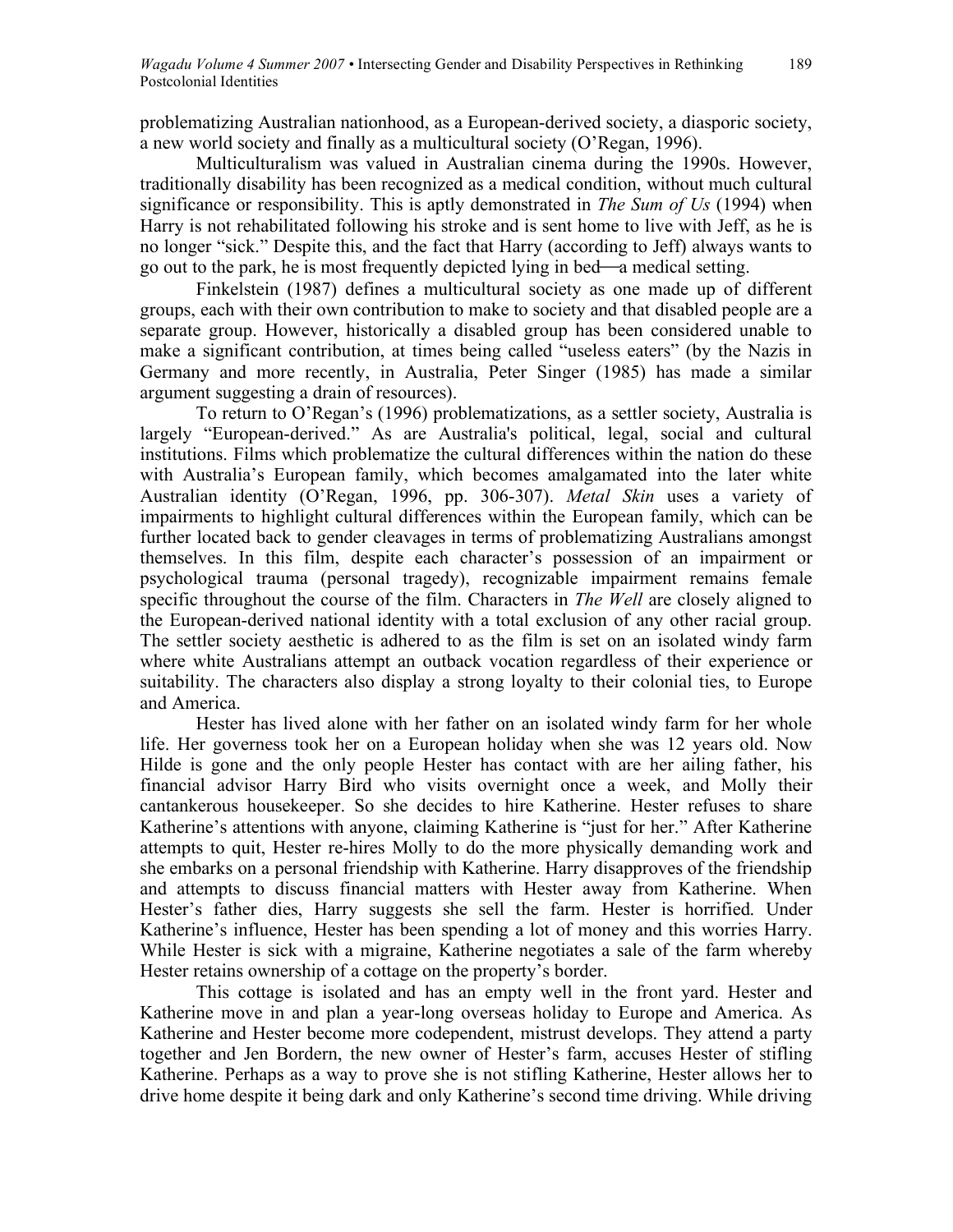home, Katherine accidentally kills a man. Following Hester's suggestion to put his body in the well, they are united in their secret, but upon discovering the money from the sale of the farm is missing, they begin doubting each other's intentions. While Hester retreats emotionally, becoming obsessed with the missing money, Katherine professes to be in love with the man they disposed of in their well.

Despite the apparent limited scope of Australian cinema as a European-derived national cinema, it is reflected in the remaining three problematizations and does open a space for European identities other than Britishness to be incorporated into Australian national cinema. For example, while *Strictly Ballroom* (1992) and *Romper Stomper* (1992) are multicultural narratives, they do locate the drama within a European-derived identity. Discussion of Australian national cinema as a European-derived national cinema extends further back than when it is conceived in terms of diaspora, new world, or multiculturalism.

Australia as a European-derived society may also be considered as a British-Australian diaspora. However, this is often not recognized as the dominant ethnicity and is rarely considered as a diaspora. Although Britishness is the dominant ethnicity, a diaspora exists with loyalty to the homeland; in addition, a feeling of alienation exists in relation to the harsh Australian landscape. This was reflected in the Hall and Chauvel films of the 1930s, which attempted to conflate the British-diaspora with mainstream Australia (marginalizing other settler groups such as the Irish, German and Italian descendents and Aboriginal and Torres Straight Islander groups).

The introduction of official multicultural policies saw the British-Australian diaspora lose its dominance by the 1980s. As the official policies continued to focus on the separateness of cultural groups, not yet seeing an Australian identity as multicultural, other diasporas emerged favoring pluralism. O'Regan (1996) argues that by the 1980s Australian filmmakers ceased defining the Australian identity in opposition to Britain and began to look inwardly or to Asia or America for points of reference (p. 313). This can be seen in *No Worries* (1993) as Australia is defined inwardly (farm life), with reference to Asia (Chinatown and "boat people") and in opposition to Britain (farmers experiencing difficulties their fathers never did: high interest rates, drought, low wool prices and recession). Likewise, *Blood Oath* (1990) uses Asia and America as points of reference, as the action takes place in Asia (Indonesia) where both Asia and America are implicated in the losses Australia experienced by entering World War II.

As Britain lost its dominance in Australia, films began to favor other diasporas and considered different sides to the Australian identity in terms of loyalty. O'Regan sees the shift from Britain to America as the dominant power reflected in Australia's national cinema. Impairment has been used in this context as a punishment for the dominant power making mistakes. While films such as *Breaker Morant* (1980) and *Gallipoli* (1981) used a war setting to define an Australian culture and identity in opposition to a British one, *Blood Oath* shifted the focus to America as the dominant power sacrificing Australia for political gain. While the earlier films used death to critique Britain, *Blood Oath* uses impairment to make a similar criticism of American politics.

The settler culture, as it is (and is not) defined diasporically, is also problematized in *No Worries*, in which a young rural family is forced to move to the city to live with a relative (Uncle Kev) in Chinatown. The daughter Mathilda attends a school where there is no dominant ethnicity and children of many different cultural backgrounds learn together in a multicultural environment. Her teacher treats the class as though it were made up of many equal diasporas, including the European-derived students. An Irish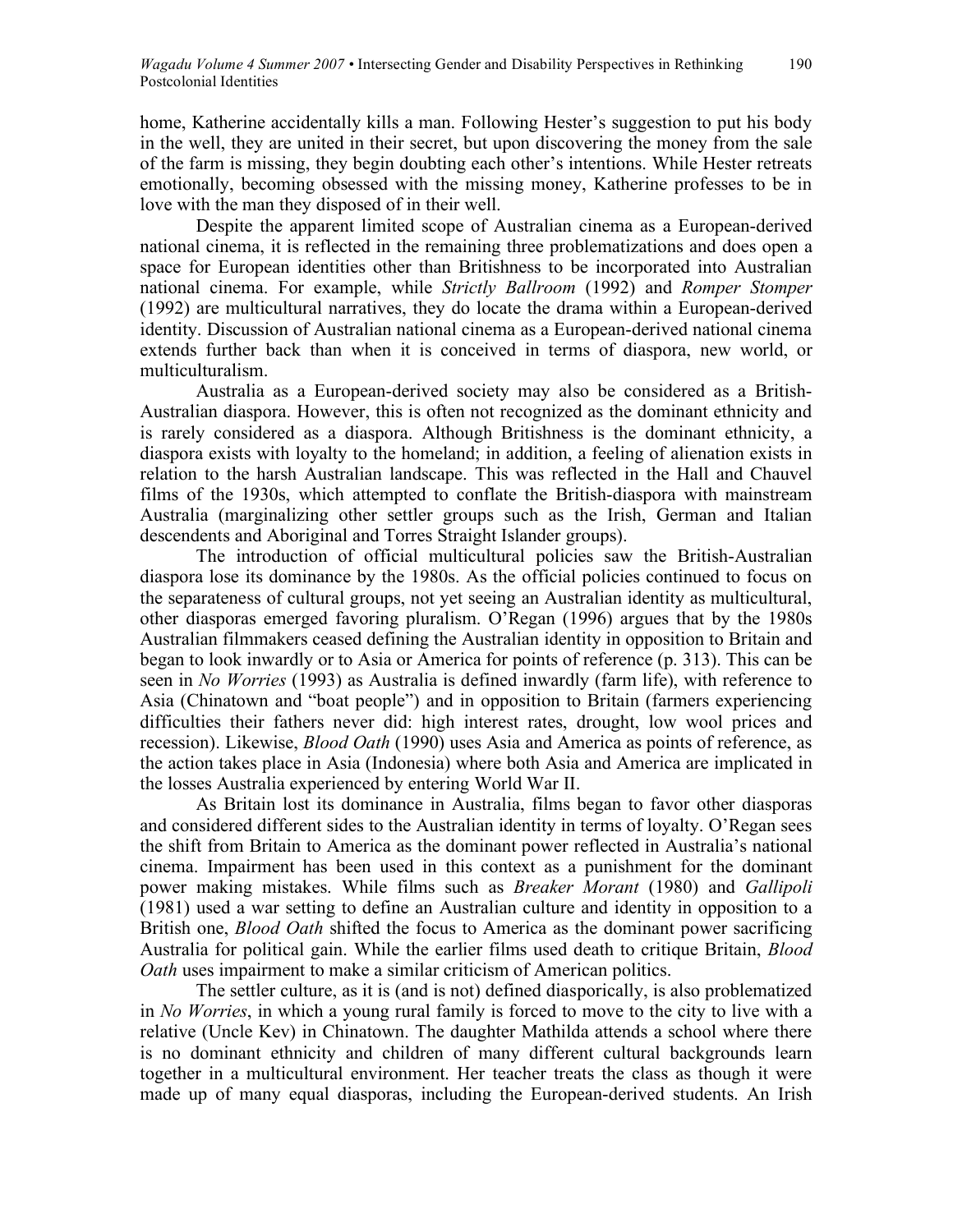student is chastised for his graffiti ("boat people go home") when the teacher points out that his Irish-Australian heritage can also be located back to transportation to the country via boat and that he is therefore a boat person himself. O'Regan (1996) comments on this tendency of the settler culture to see itself as non-diasporically defined.

Conflict emerges as the settler culture refuses to see itself as a diasporic identity, regarding the culture as 'Australian' and seeing any diasporic aspect as colonial in form. There are similarities between this refusal and the tendency of the disability rights movement to emphasize the "ableness" of the group. Ada and Hester, like other disabled Australians, are encouraged to "conform according to the values and standards that are already established within the community" (Parsons, 1999, p. 12). The disability rights movement embraces this aesthetic at large and employs a very different rhetoric in comparison to other movements:

[t]he women's movement does not primarily emphasise the 'maleness' of women. The [A]boriginal movement does not primarily emphasise the 'whiteness' of [A]borigines. The gay and lesbian movement does not primarily emphasise the 'heterosexualness' of gay men and lesbians. But the disability movement does, it seems, very much emphasise the 'ableness' of people with disabilities. (Parsons, 1999, p. 13)

Hester and Ada are encouraged to pass by an ableist society and are punished when they do not succeed. Further, the disability rights movement appears to encourage this as the best course of action.

Disabled people are vulnerable to abuse; they are limited in the ways they can protect themselves from the scrutiny of others (Seymour, 1998, p. 140). In *The Piano*, the house staff gossip about Ada, speculating that there could be no fate worse than being dumb, except perhaps being deaf, or even deaf *and* dumb. Dependence on others heightens vulnerability to sexual, physical, psychological and domestic abuse (Seymour, 1998). Ada is subject to all of these forms of abuse: sexual abuse when Stewart tries to rape her, physical abuse when he cuts off her finger, psychological abuse when Baines calls her a whore, and domestic abuse when Stewart locks her in the house.

The vulnerability of those with impairments is heightened in times of abuse and is used as a cinematic technique to reinforce the dominance of the heterosexual antithesis of active/male and passive/female, and ultimately propagate ableism. Minority groups such as disabled women are positioned in terms of the "acceptability" of their bodies (Wendell, 1996). In this way disabled women are encouraged to "pass" as nondisabled in order to retain their desirability, like Sophie in *Lucky Break* (1994). Cultural standards of beauty and social acceptability urge disabled women to pass as nondisabled (Hillyer, 1993). Women who do not attempt to pass, such as Hester in *The Well*, do not reach standards of beauty and social acceptability and are therefore considered lacking: Hester is sexually repressed. Australian films further encourage this interpretation in that it is only the disabled women with this ability to "pass" who remain to be constructed as potential sexual partners, a representation not generally afforded to disabled women. For example in *Cosi* (1996), Julie is the only patient at the mental hospital whose condition is made known to the audience. She is a junkie, therefore the audience can reason that she's not "really" disabled and can be viewed sexually by Lewis. Similarly, Ada is not instantly recognized as "disabled" as her being mute is more of a narrative technique to make a feminist statement regarding women's lack of control in their lives. This impairment is individualized in order to critique another aspect of an exclusionary society.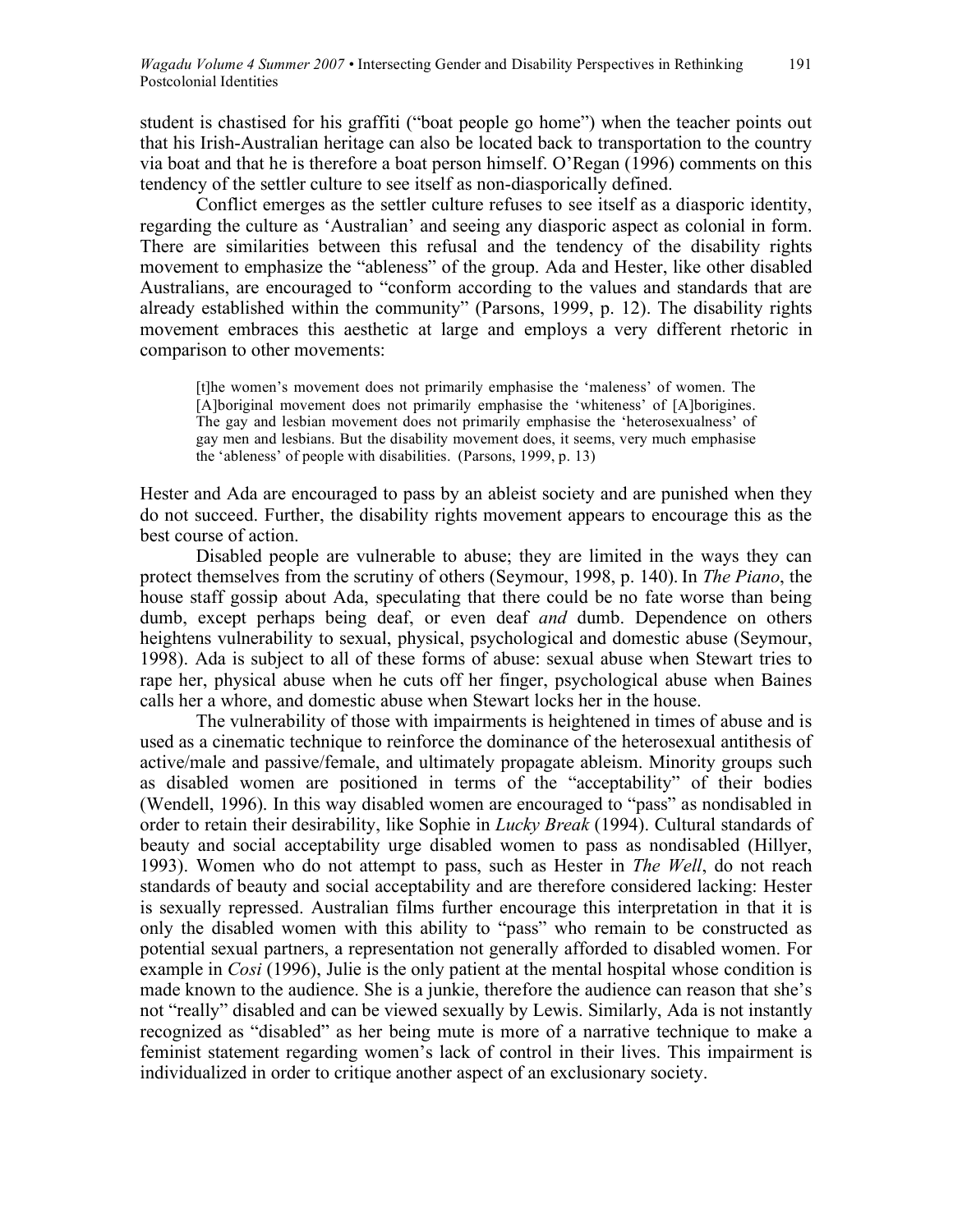When disability is represented in cinema it often works semiotically to project information about nondisabled characters. The audience identifies with these nondisabled characters (Norden, 1994). Film spectators comprehend cinema via identification with a character on screen (Metz, 1982). Mechanisms of audience identification reveal gendered subjectivity (Jayamanne, 2001, pp. 52-3). Similar arguments can be applied to the representation of disability on screen. Cinema reinforces the boundaries of normality, which excludes disability (Darke, 1998). Despite the popularity of cultural diversity as a dominant theme in Australian national cinema during the last decade, impairment reminds us that anyone can become disabled (Dawidoff, 2003). A warped social imagery extends to disabled people as it does to other repressed subgroups (Norden, 1994).

Parallelism operates in *The Well* as a way of communicating differing character traits. Hester is positioned in the film in relation to able-bodied Katherine and she is defined in terms of her sexual repression, which is manifested visually through her foot. This reinforces Darke's contention that impairment is used in cinema to symbolize abnormality, which in turn sustains a hegemonic image of normality. Katherine runs around with either no shoes or high-heeled boots, while Hester wears orthopedic shoes. Hester's abnormality reinforces Katerine's normality. Katherine, in her excitement about her friend Joanna coming to stay, talks about how Joanna can borrow her shoes. This adds to Hester's annoyance and jealousy. When Katherine says she's in love with her new boots, Hester pushes Katherine's legs from the dashboard of her new car. Hester walks with a lop-sided gait, while Katherine always runs or skips.

The intersection between the representation of impairment and the gothic mode is a tendency of narrative depiction of female characters. The difference between these two women is exemplified in a traditional gothic mode when Hester stares at herself in the lid of a pan she is cleaning. Her reflection looks monstrous and distorted; she seems fascinated and pleased by this image. This scene is juxtaposed with one of Katherine lying on her bed alone in her bedroom with her bare legs in the air; she stands to go and look at herself in the mirror, adjusting her hair to make herself look more attractive. Again legs are a point of significance, indicating sexual attractiveness in a manner similar to a scene in *Lucky Break*, in which Sophie tossed her crutches under the bed as the camera frames her leg in the traditional fetishistic way. These character's legs are thus icons of female sexuality or impairment and, therefore, asexuality (or as an icon of wasted sexuality). Impairment is again subjected to an investigating gaze, while the female body is held under the desiring male gaze through basic camera framing.

Following Hester and Katherine's move to the small cottage, there is a scene in which they dance. The camera frames Hester's clubfoot and she looks awkward. This framing is continued whenever there is an emphasis on Hester's repression. There are many close-ups of Hester's foot, but none of her face, while there are several extreme close-ups of Katherine's face displaying her unrestrained emotions. Mulvey (1992/1975) argues that the pleasure in looking produced through cinema can be related to the current cinematic conventions, which focus attention on the human form and its relationship with its surroundings. In a similar way to the conventional fetishisation of women in films, as seen in the earlier cinematographic dissection of Katherine, the spectator is manipulated into a dismissive response by the focus being placed on Hester's impairment.

The New World identity is an emerging identity and is predicated on immigrants' willingness to take on a new identity and the host culture's willingness to accommodate them. This aesthetic was reflected throughout Australia's official multicultural policies, which required adaptation on the side of both migrants and the host society. O'Regan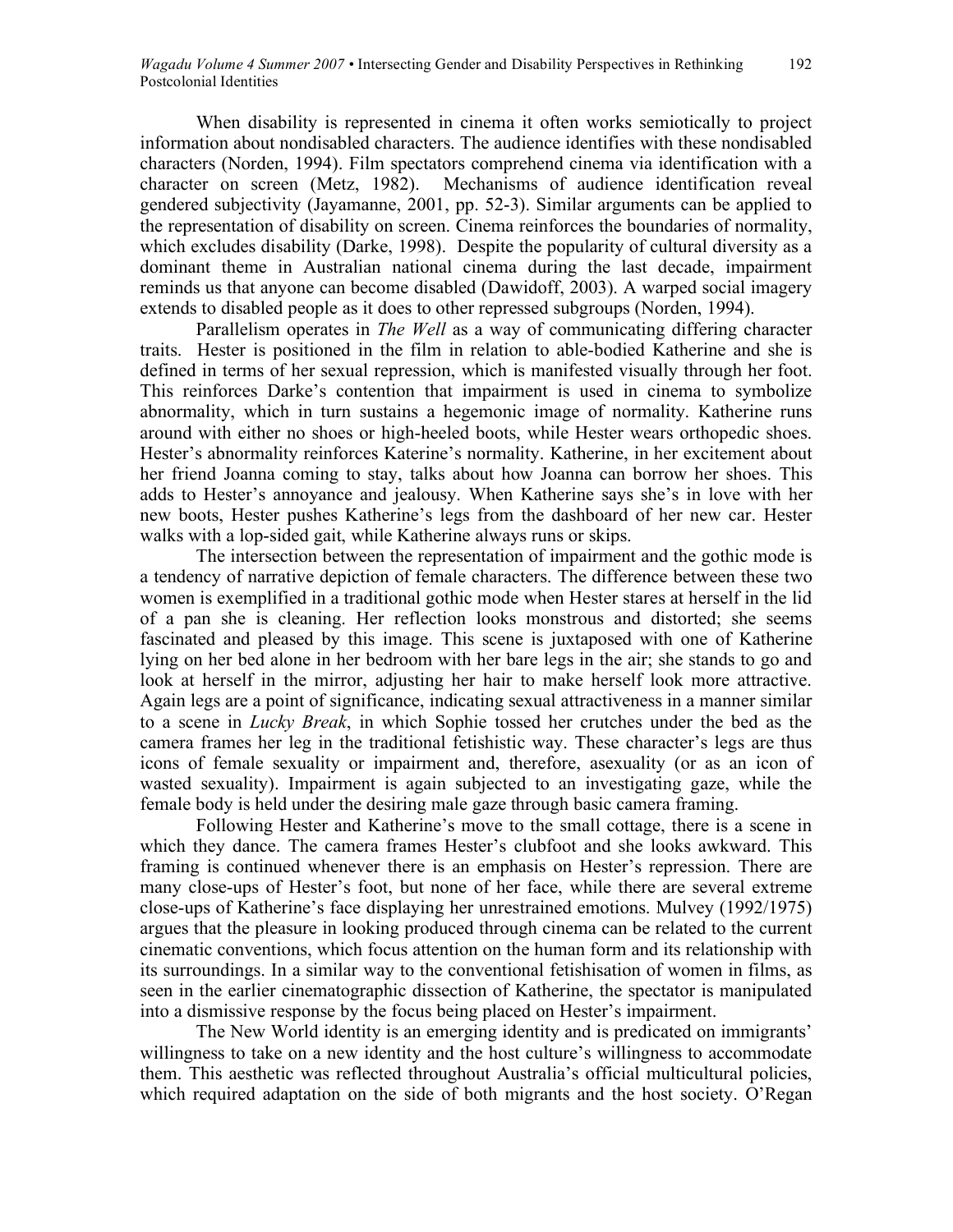(1996) describes the New World cinema as a melting pot with utopian ideological underpinnings.

The utopian ideological underpinnings and New World nationhood can be seen in *Lucky Break*, as ethnically marked actors remain ethnically unmarked in the diegesis. The ethnicity of the protagonists is not foregrounded and would seem to be an insignificant aspect of their characterization. This lack of dominant ethnicity reflects the New World identity, as a cultural hybrid exists (O'Regan, 1996). However, a detective (Yuri) is ethnically marked and offers insight into the social exclusion Sophie experiences as a disabled woman. His sensitivity toward her is highlighted in the scene where Eddie waits for Sophie's cast to be removed. When Sophie emerges, revealing her "true self," Eddie leaves her while Yuri remains supportive. For O'Regan (1996), the use of ethnically unmarked characters and narratives serves to normalize multiple ethnicities in Australian cinema and society. While the unspecified ethnicities of the characters are significant to a theorization of *Lucky Break* from a new world perspective, the utopian ideological underpinnings—particularly of the normalizing function of impairment in cinema—reveals the ableist focus. Sophie's marginalization is not presented as a social problem but rather as being located in her head and her own vulnerability, and thus it is individualized. Although Sophie, as a disabled woman, is finally granted access to a sexual and romantic relationship, her passing is celebrated, not problematized, and Sophie indeed returns to writing romance novels, living through her fantasies as she waits for Eddie to return from his one-year jail term.

The visual representation of a woman who limps relies on the stereotype that a disabled woman is a "sexual loser." She is not a wife or mother, and if she is in a relationship she becomes overly dependent on it because she is unlikely to find another (Sutherland, 1997). This expectation is confirmed when Jen says to Hester, "You shouldn't keep her shut away like you do. Not everyone wants to be single." Hester is overly dependent on Katherine. Hester is excluded from the family that buys her farm, while they embrace Katherine. Katherine dresses up in Jen's clothes (which Hester calls "cheap"), flirts with the farmhands, and plays with the toddlers, while Hester struggles to walk up the stairs of her old home. Katherine appears to be equally dependent on Hester, but by ultimately taking off with the money, she is seen to hold the power.

While Hester comes across as a prude and a sexual loser due to the semiotic connection with her limp and costuming, Katherine appears oversexed and ready for anything. The same long blue skirt and off-white blouse covers Hester's body for the film's duration, while Katherine, who is forever dressed in purple, has permanently erect nipples. In a photograph of Hester with Hilde, taken when she was a young child, Hester is wearing a yellow hat and jumper; later Katherine wears this hat and Hester makes her a yellow dress. Often the camera lingers on Hester as she stares at Katherine as though she is scrutinizing her, perhaps seeing something in Katherine that she herself possessed in the company of Hilde.

For O'Regan (1996), ethnicity in a New World cinema, (for example *Nirvana Street Murder* (1990) becomes simply another subcultural identity similar to the bodybuilder subculture in *Body Melt* (1993). The mix of identities in *Death in Brunswick* (1991) is particularly relevant to a discussion of Australia as a New World cinema. However, impairment is used metaphorically in these films and is not offered as an identity, subculturally or otherwise.

In somewhat of a passing observation, O'Regan (1996) describes the New World cinema as hegemonic in its tendency to downplay ethnicity. His description does offer a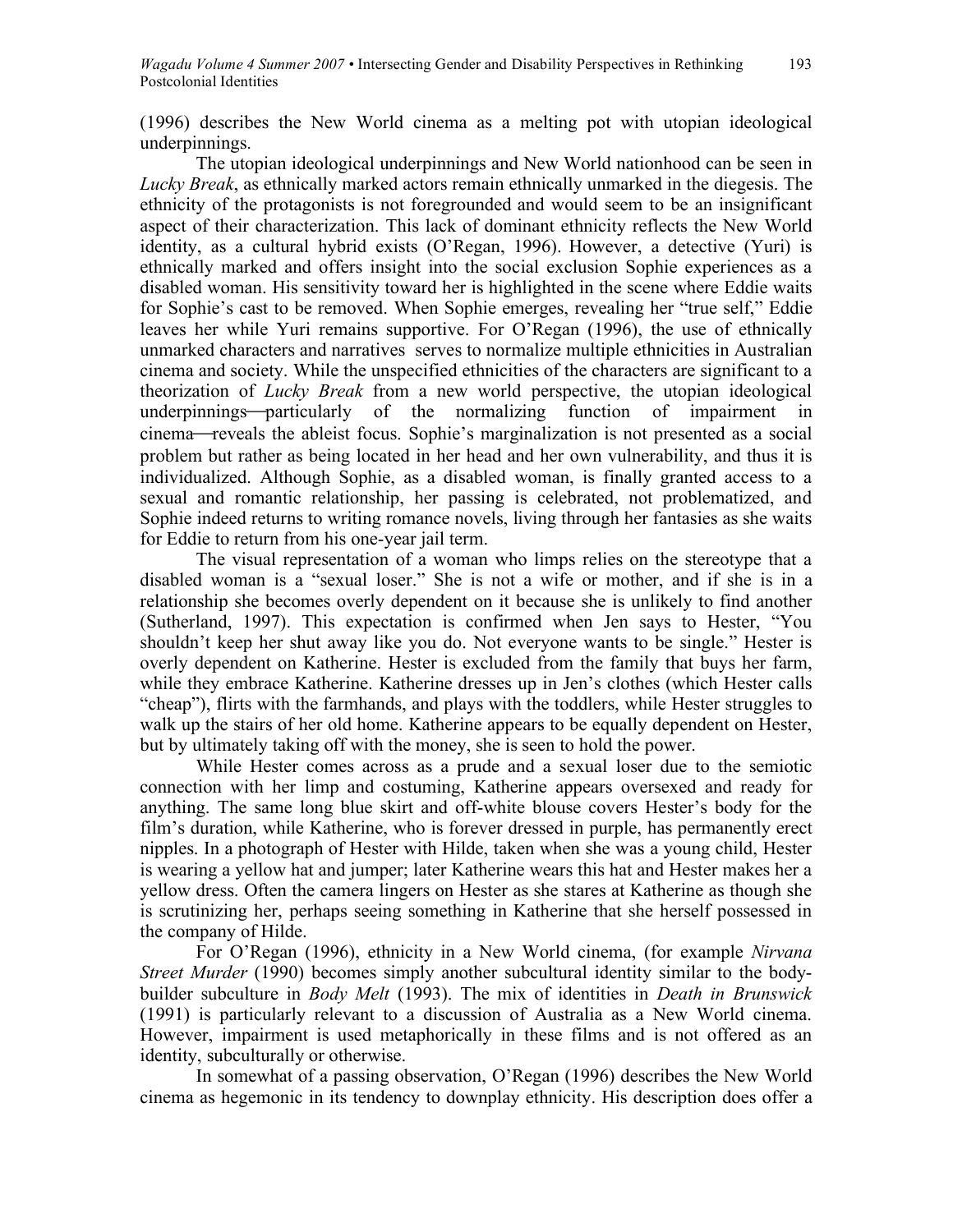direction for the inclusion of disability as he argues that the New World cinema opens a space for other cultural cleavages outside birth, ethnicity and family. In New World films ethnicity is downplayed to the degree that it is not an issue. When impairment enters, however, the downplay is almost to nullify its existence—an act in which there is no cultural value. The identity is unselfconscious. When this identity is self-conscious, however, it is capable of inciting social change. By naming the struggle between disabled people and disabling society, focus will shift away from the body and on to society. As multicultural policies have progressed to highlight the importance of a self-conscious identity in establishing and maintaining social equality, so Australian national cinema offers the possibility of becoming inclusive of a social model of disability.

In *The Piano* Ada's inability to speak is a technique used to reveal an aspect of her character rather than a portrayal designed to name the struggle between disabled people and disabling society: Ada can not speak and she has no "say" in her life. Ferrier believes that Ada's disability is aestheticized and she becomes sympathetically vulnerable because of her disability. This vulnerability allows Ada to be controlled by the men in her life, illustrating the traditional "active male, passive female" notion of heterosexual sexuality and the implications it has for disability and sexuality, aptly affirming Wendell's (1996) observation that disabled women redundantly fulfill cultural expectations of the passive female.

In Australia, multiculturalism has been presented as a way to include difference and diversity in the national identity (O'Regan, 1996, p. 324). Multiculturalism projects cultural diversity as an organizing social and national principle (O'Regan, 1996). As an aesthetic in filmmaking, multiculturalism has functioned as a national project assisting Australia to become culturally open. Multicultural films offer self-conscious insights into the perspective of the disenfranchised. These films confront Australia's colonial history and identity is not fixed or historically given, rather it is in the process of becoming. This is reflected in the multicultural policies throughout the 1990s, which attributed importance to the diversity of the population in terms of its social, cultural, and economic value.

O'Regan's (1996) discussion of the multiplicity of identity amongst individual members concentrates on Tracey Moffatt. Moffatt refuses to adopt a fixed identity, preferring to adopt a number of social identities:

'I want to be known as Tracey Moffatt, interesting film-maker'; 'Tracey Moffatt, Aboriginal film-maker'; 'Yes I am Aboriginal, but I have the right to be avant-garde like any white artist.' (O'Regan, 1996, p. 327)

This refusal to adopt a fixed public identity may resolve the issues facing disabled artists who want recognition of their art to be exclusive of their impairment. These issues are partially due to the continuation of able-bodied perceptions of what normality means.

O'Regan (1996) concludes his discussion with the contention that his problematizations of nationhood have not allowed for a sufficiently in-depth analysis of other cultural cleavages. He argues that they do not structure all other social problematizations, rather that they can be considered in combination with gender, region, demography and class. While this comment may pre-empt my claim that disability should be considered when problematizing Australian national cinema in terms of society and nationhood, his cleavages do not approach this perspective to a sufficient degree.

In a review for *Cinema Papers*, Diane Cook (1997) suggested that *The Well*, although lacking in other areas (faithful adaptation from the original Elizabeth Jolley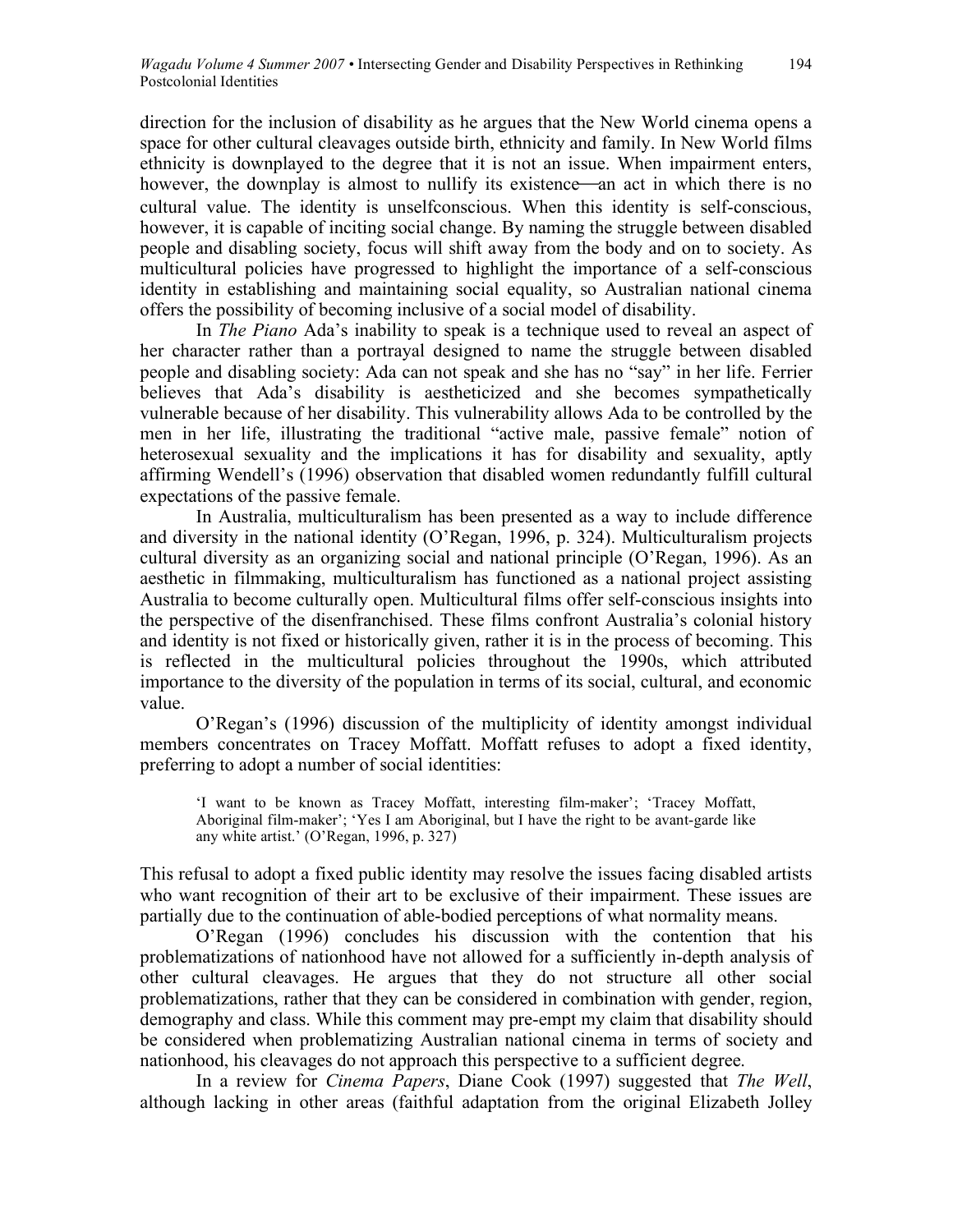novel), pushed already heightened tensions to a terrible climax. Within the mutual dependency of the two women, the forces at play and battle of wills are obvious, including:

[c]haos and order, age and youth, feminine and masculine, isolation and companionship, wealth and poverty, profligacy and meanness, sexuality and enforced celibacy, control and abandon, affection and self-concern, internal and external life wrestle for control (Cook, 1997, p. 36).

By listing these binaries, Cook highlights the importance of characterization to the overall plot of *The Well*, and implicitly recognizes the way internal thoughts are manifested externally for a visual medium. As previously mentioned, when interviewed by Tim Hunter, Samantha Lang highlights the inner world as being important. Hester represents age and enforced celibacy, and wrestles for control of her life, adopting a forced order to retain "control," while Katherine, unencumbered by physical impairment, is flighty and her life is full of chaos and abandon. Katherine does not attempt to wrestle for control and ultimately she has the most power (and money). Therefore an unrecognized binary is the battle between 'disability' and 'ability'.

O'Regan (1996) sees the representation of disability most frequently in what he describes as social problematization films and relates them to the social, political, and cultural contexts of Australian national cinema. Yet he does not address the way impairment has been used to present character traits, in films such as *The Well*, which may not be described in this category. While O'Regan (1996) finds multiculturalism to be an important feature by which Australians project nationhood, he does not consider the disabled as a group with similar cultural experiences to one another and therefore worthy of being considered a distinct cultural group, which is part of the multicultural society.

Analysis of *The Well* from a disability perspective offers a symbiosis of O'Regan's (1996) inward and outward perspectives. Although he attempts to keep these separate, he acknowledges in his initial definition of national cinema that they are related. Verhoeven (2002) describes this interrelation as Industry 3 and argues that during the 1990s Australian national cinema favoured films that were both local and global. *The Well* adopts many of the semantic elements of the European art films, but Australianizes them by locating the narrative in an Australian landscape. At a very basic level, the landscape highlights the contention that disability is socially created. The connection between the land and the impairment as metaphors for emotion is of particular importance to an analysis of *The Well*. The art film also rejects Hollywood-style happy endings (O'Regan, 1996). Within a disability context, the ending of *The Well* reinforces a semiotic connection between impairment and vulnerability. The lack of control is perpetuated as Katherine gains ultimate power by stealing all the money, and Hester is left alone in the desert and forced to accept a ride with the Borderns-people she despises. She is particularly devalued as she is obliged to sit in the back seat with several bratty children. Hester has never in her life been exposed to children, having always interacted with adults, even when she was a child herself. Narratives such as this resist the possibility that disability could be included within a multicultural framework, and locate the 'problem' in the body.

Postcolonial feminism is a contentious field (Lambert, 2005) and the integration of disability to these fields of analysis even more so. An integration of feminist disability studies is important as it provides a framework "for critiquing strategies of liberation that work to ultimately eliminate one form of oppression while perpetuating another" (Hall,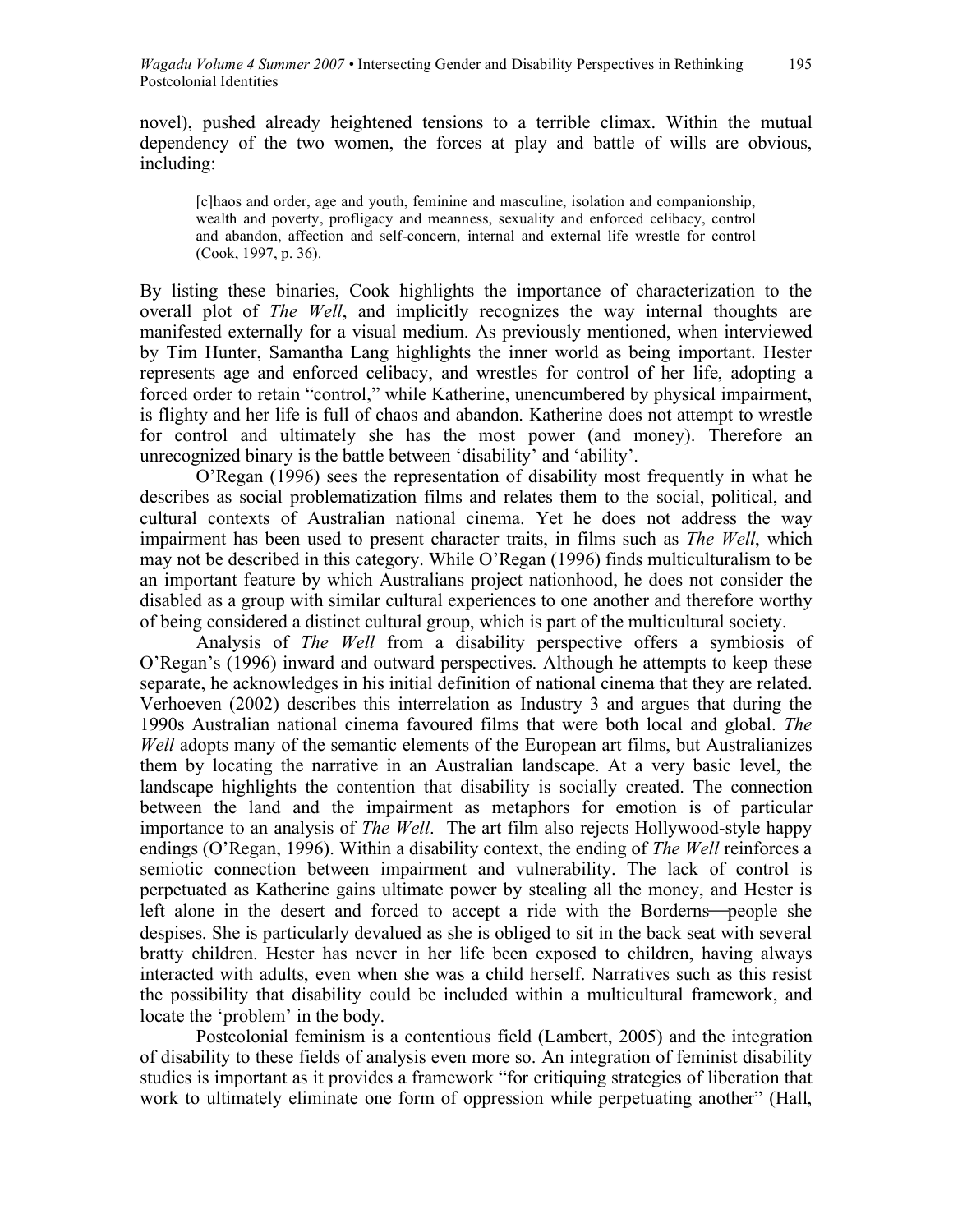2002, p. x). In relation to disability film studies under a postcolonial framework, *The Well* and *The Piano* demonstrate the iconographic use of disability as a visual shorthand that relies on ableist ideologies. Disability as a postcolonial tool/ identity carries with it many possibilities for critique, yet currently its political power is diminished by the tendency to adopt an individualistic mode, both in terms of representation and academic debate. While critiquing patriarchal power relations under a postcolonial framework, a critique of disability as disempowered by the same power structures is unexplored and marginally implicit at best.

## **References**

Brussat, Frederic, and Brussat Mary Anns. (1997). *The Well*. Spirituality and Health. Retrieved August 2004, from

**http://www.spiritualityhealth.com/newsh/items/moviereview/item\_3597.html**.

- Creed, Barbara (1987). Feminist Film Theory: Reading the Text. In F. Blonski, B. Creed, and A. Freiberg (Eds.), *Don't Shoot Darling* (pp. 280-313). Richmond, Australia: Greenhouse.
- Cook, Diane (1997). In Review: The Well. *Cinema Papers* 55, 35-37.
- Darke, Paul (1998). Understanding Cinematic Representations of Disability. In T. Shakespeare (Ed.), *The Disability Reader: Social Science Perspectives* (pp. 181- 197). London and New York: Continuum (Cassell Educational Ltd.).

Davis, Nick (1998).Retrieved August 2004, from **http://www.nicksflickpicks.com/thewell.html.**

- Dawidoff, Richard (2003). Foreword. *Why I Burned My Book and Other Essays on Disability*. P. Longmore (ed.). American Subjects. Philadelphia: Temple University Press, vii-ix.
- Ferrier, Liz (2001). Vulnerable Bodies: Creative Disabilities in Contemporary Australian Film. *Australian Cinema in the 1990s*. I. Craven (ed.). London and Portland: Frank Cass and Co, 57-78.
- Fields, Syd (1994). *Screenplay : The Foundations of Screenwriting*. New York: Dell Pub. Co.
- Finklestein, Vic (1987). Disabled People and Our Culture Development. London Disability Arts Forum. London: DAIL 4. Vol. 8.
- Gibson, R (1998). Formative Landscapes. *Australian Cinema*. Ed. Scott Murray. North Sydney: Allen and Unwin.
- Goffman, Erving (1997). The Stigmatized Self: Stigma: Notes of the Management of Spoiled Identity. *The Goffman Reader* C. Lemert and A. Branaman (eds.). Great Britain: Blackwell Publishers Inc. 73-80.
- Hall, Kim, Q. (2002). Feminism, Disability and Embodiment *NWSA Journal* 14.3 Fall p.vii (7)
- Hayward, Susan. (2000). *Cinema Studies: The Key Concepts*. Key Guides. second edition ed. London and New York: Routledge.
- Hillyer, Barabara. (1993). *Feminism and Disability*. Norman and London: University of Oklahoma Press.
- Hunter, Tim. (1997). Samantha Lang Interviewed by Tim Hunter. *Cinema Papers* 116 26-28 and 58-59.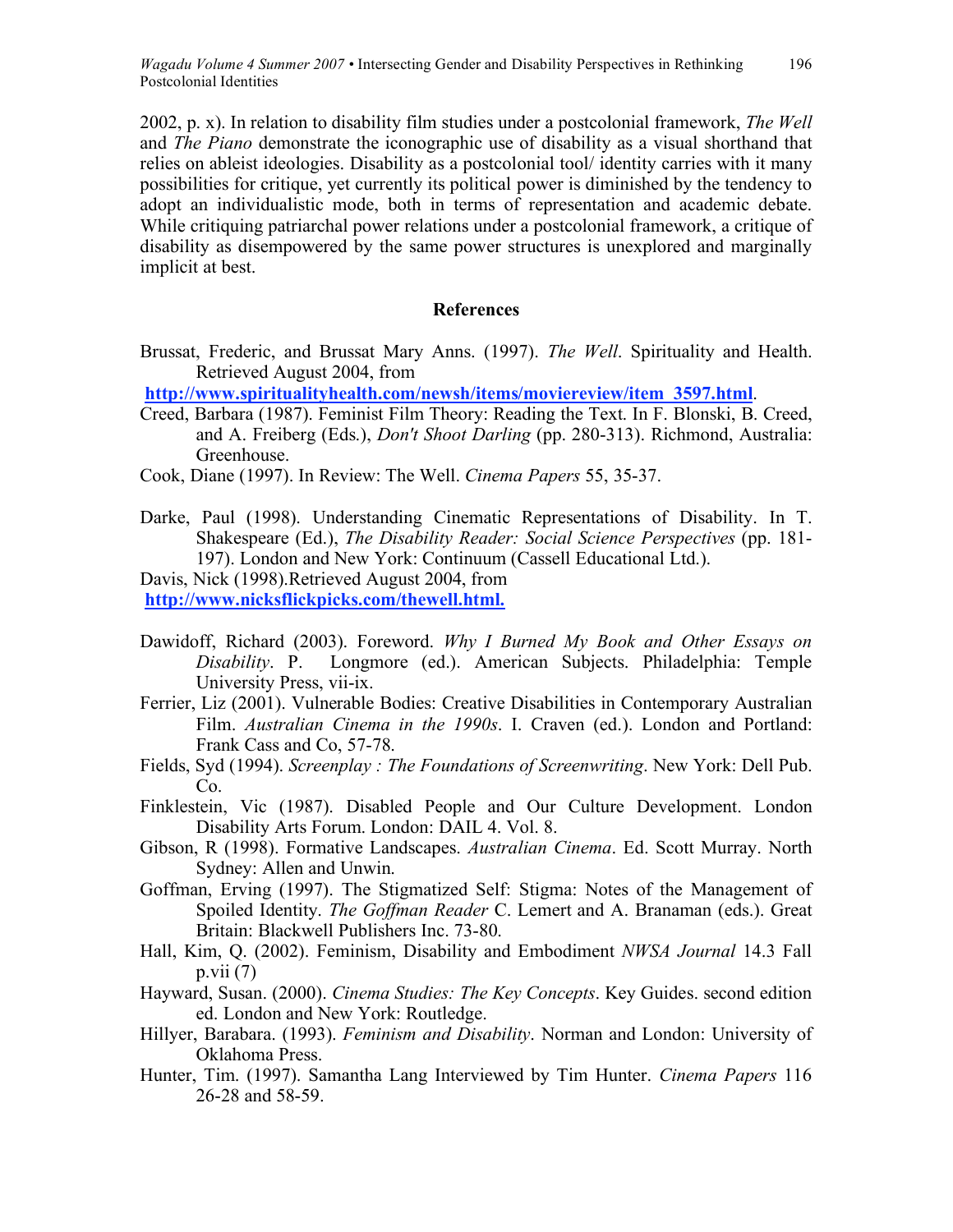Jardine, Dan. *The Well*. 1998. Daily Reviews.com. Retrieved August 2004, from **http://ofcs.rottentomatoes.com/click/movie-**

**1097282/reviews.php?critic=movies&sortby=default&page=1&rid=256610**.

- Jayamanne, Laleen. (ed) (2001). *Toward Cinema and Its Double: Cross-Cultural Mimesis*. Bloomington: Indiana University Press.
- Jenkins, Richard. (1996). *Social Identity*. Key Ideas. Ed. Peter Hamilton. London and New York: Routledge.
- Keough, Peter. (1998). The Well. *Boston Phoenix* 8 March.
- Kushe, Helga, and Singer, Peter. (1985). *Should the Baby Live?: The Problem of Handicapped Infants.* Studies in Bioethics P. Singer (ed.). Oxford: Oxford University Press.
- LaCom, Cindy. (2002). Revising the Subject: Disability as "Third Dimension" in Clear Light of Day and You Have Come Back. *NWSA Journal* 14 (3), Fall, 138-154.
- *Lambert, Anthony. (2005). Arresting Metaphors: Anti-Colonial Females in Australian Cinema.* Postcolonial Text*, Vol 1, No 2 . Retrieved September 2006, from http://journals.sfu.ca/pocol/index.php/pct/article/viewArticle/358/125.*
- LaSalle, Mick. (1999). An Australian 'Well' of Loneliness, Despair. *San Franciso Chronicle* 16 April, sec. Entertainment.
- Marks, Deborah. (1999). *Disability: Controversial Debates and Psychosocial Perspectives*. London and New York: Routledge.
- Metz, Christian. (ed) (1982). *Psychoanalysis and Cinema: The Imaginary Signifier*. London: Macmillan.
- Mishra, Vijay, and Hodge, Bob. (1993). What is post(-)colonialism? *Australian Cultural Studies: A Reader*. Eds. John Frow and Meaghan Morris. NSW: Allen and Unwin.
- Moran, Albert. (1996). *Film Policy: International, National and Regional Perspectives*. Culture: Policies and Politics. Ed. Jannifer Craik Tony Bennett, Ian Hunter, Colin Mercer and Dugald Williamson. London and New York: Routledge.
- Morris, Jenny. (1997). A Feminist Perspective. *Framed*. Ed. Ann Pointon and Chris Davies. London: British Film Institute, 21-30.
- Morris, W. (1999). Aussie "Well" an Eerie Farm Tale. *San Francisco Examiner* April 16, sec. entertainment.
- Mulvey, Laura. (1992 [1975]). Visual Pleasure and Narrative Cinema. *Film Theory and Criticism: Introductory Readings, Fourth Edition*. G. Mast, M. Cohen and L. Braudy (eds). New York: Oxford University Press, 746-57.
- Murray, Scott. (1994). Australian Cinema in the 1970s and 1980s. *Australian Cinema*. Ed. Scott Murray. North Sydney: Allen and Unwin, 71-146.
- Norden, Martin. (1994). *The Cinema of Isolation: A History of Physical Disability in the Movies*. New Brunswick, New Jersey: Rutgers University Press.
- Null, Christopher. (2002). *The Well* . Filmcritic.com. Retrieved August 2004, from

**http://filmcritic.com/misc/emporium.nsf/ddb5490109a79f598625623d0015f1e 4/a6d76bce190b40f988256b92000ebe2d?OpenDocument** .

- O'Regan, Tom.(1996). *Australian National Cinema*. London and New York: Routledge.
- Parsons, Ian. (1999). *Cripples, Coons, Fags and Fems: A Look at How Four Human Rights Movements Have Fought Prejudice.* Geelong: Villamanta Legal Service.
- Rayner, Jonathan. (2000). *Contemporary Australian Cinema: An Introduction*. Manchester and New York: Manchester University Press.